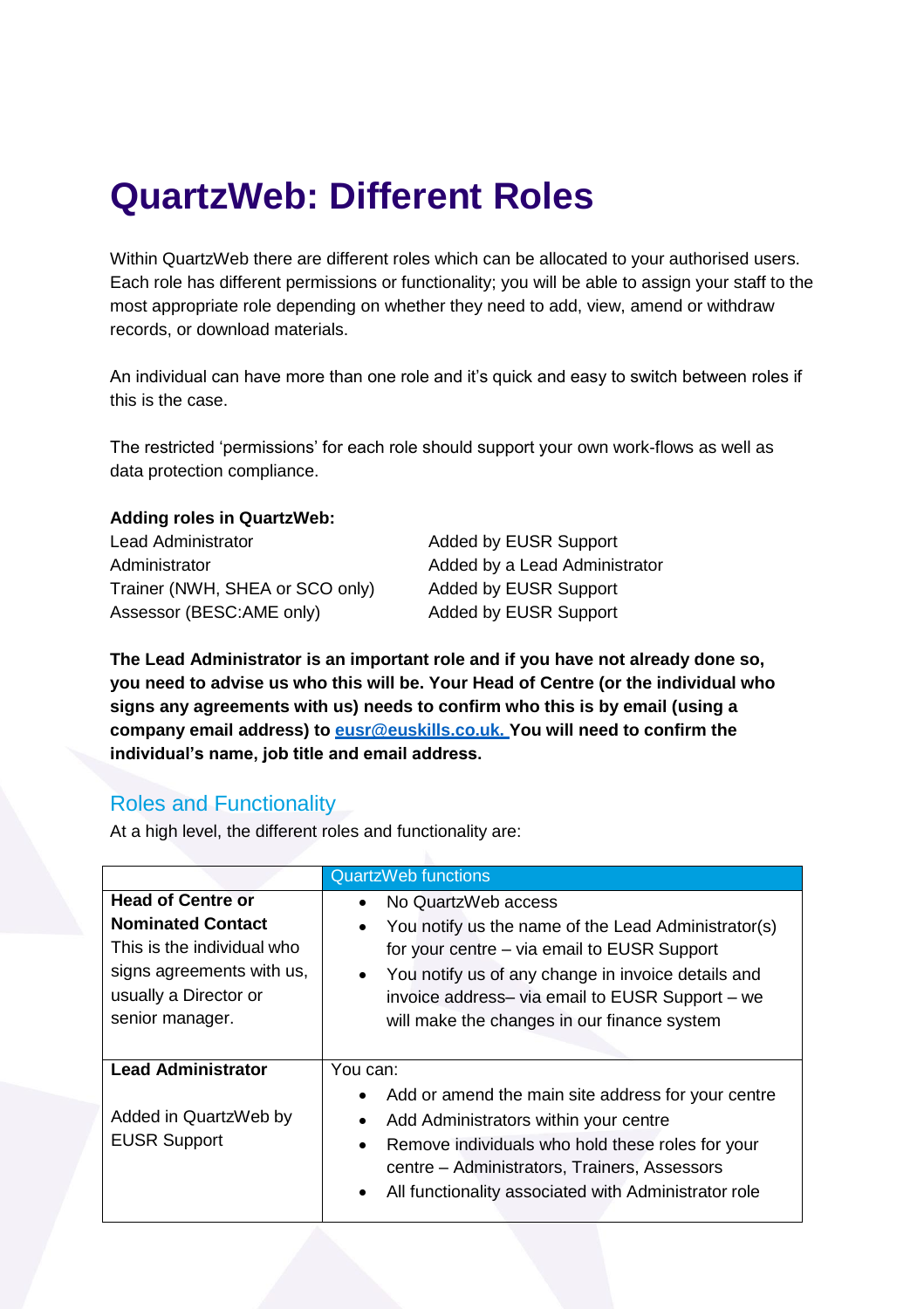| <b>Administrator</b>  | You can:                                                                                                                                                  |
|-----------------------|-----------------------------------------------------------------------------------------------------------------------------------------------------------|
| Added in QuartzWeb by | Check individuals and batch registration<br>$\bullet$<br>information and history for your centre                                                          |
| a Lead Administrator  | Book a course<br>Create and submit a batch of registrations<br>Amend information within a batch, before the<br>$\bullet$<br>batch has been submitted      |
|                       | Add or amend delivery address(es) for the return of<br>$\bullet$<br><b>EUSR ID cards</b>                                                                  |
|                       | Upload photographs and scheme evidence<br>$\bullet$<br>Add and submit an assessment result (Pass/Fail)<br>Track batch progress in work-flows<br>$\bullet$ |